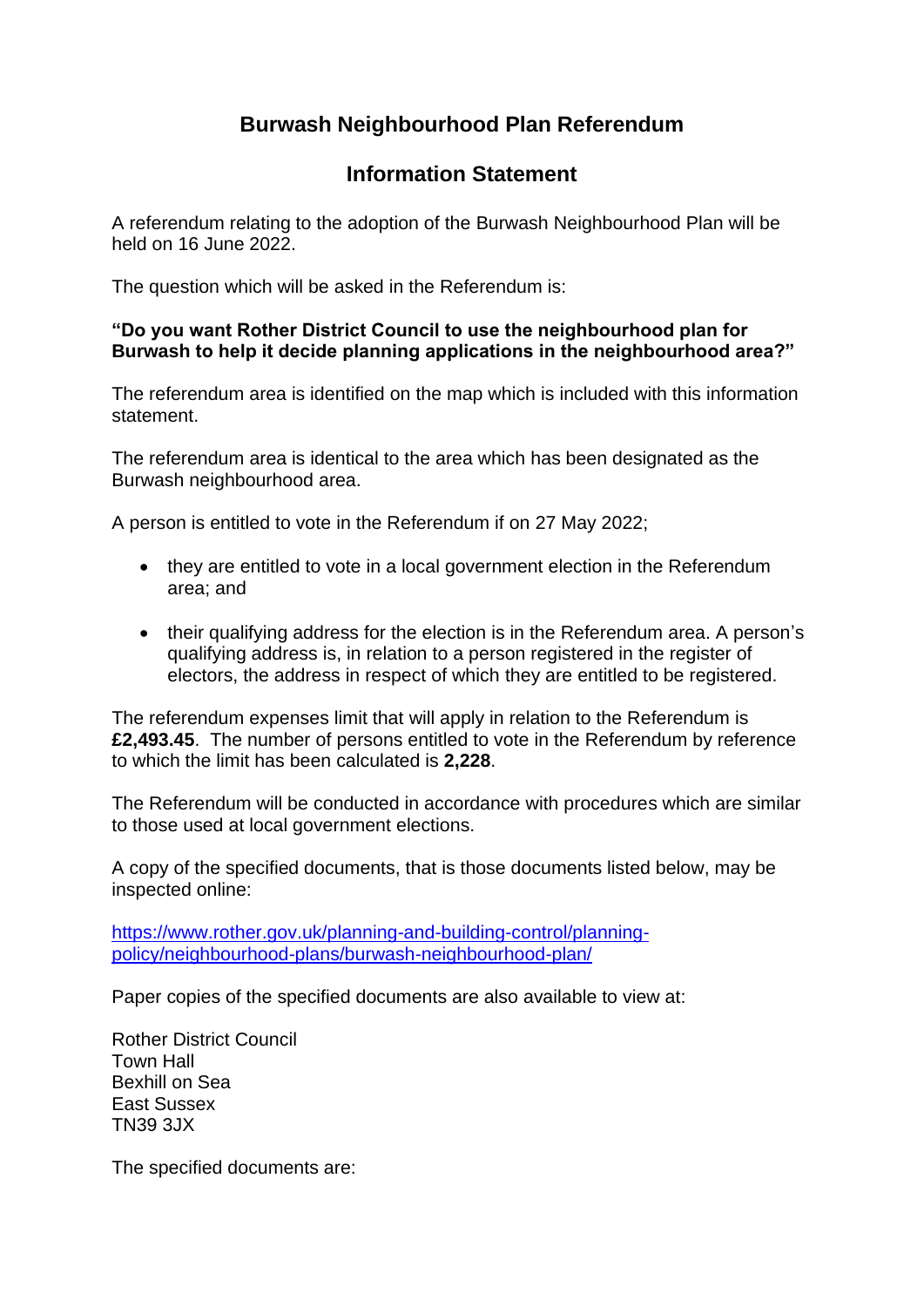- The Burwash Neighbourhood Plan;
- Report of the independent examiner;
- Summary of the representations submitted to the independent examiner; Statement by the local planning authority that the draft plan meets the basic conditions and complies with the relevant legislation;
- This information statement;
- A statement that sets out general information about town and country planning including neighbourhood planning and the referendum.

Dated: 05 May 2022

Malcolm Johnston Counting Officer Rother District Council Town Hall Bexhill on Sea East Sussex TN39 3JX